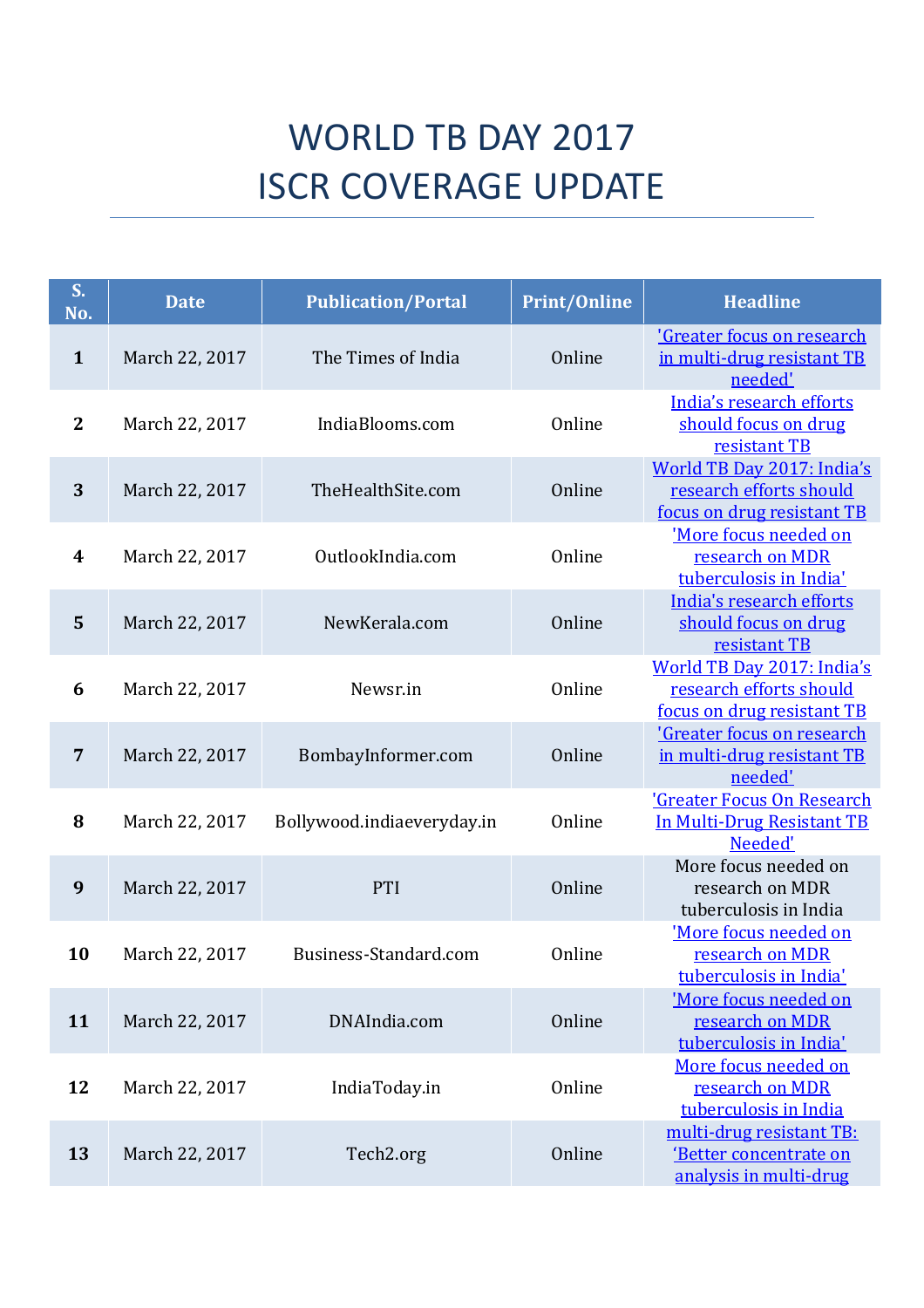|    |                |                        |        | resistant TB wanted'  <br><b>Mumbai Information</b>                                                |
|----|----------------|------------------------|--------|----------------------------------------------------------------------------------------------------|
| 14 | March 22, 2017 | Nyoooz.com             | Online | 'Greater focus on research<br>in multi-drug resistant TB<br>needed'                                |
| 15 | March 22, 2017 | Healthmap.org          | Online | Greater focus on research<br>in multi-drug resistant TB<br>needed                                  |
| 16 | March 22, 2017 | WN.com                 | Online | 'Greater focus on research<br>in multi-drug resistant TB<br>needed'                                |
| 17 | March 22, 2017 | Shafaqna.com           | Online | More focus needed on<br>research on MDR<br>tuberculosis in India                                   |
| 18 | March 22, 2017 | JustEarthNews.com      | Online | India's research efforts<br>should focus on drug<br>resistant TB                                   |
| 19 | March 22, 2017 | Trendingnews.co.in     | Online | More focus needed on<br>research on MDR<br>tuberculosis in India                                   |
| 20 | March 22, 2017 | Minitrends.club        | Online | World TB Day 2017: India's<br>research efforts should<br>focus on drug resistant TB                |
| 21 | March 22, 2017 | 1News.in               | Online | 'Greater focus on research<br>in multi-drug resistant TB<br>needed'                                |
| 22 | March 22, 2017 | India.com              | Online | 'More focus needed on<br>research on MDR<br>tuberculosis in India'                                 |
| 23 | March 22, 2017 | Navbharat Times        | Online | Need to focus more on<br><b>MDR TB research in India</b>                                           |
| 24 | March 23, 2017 | The New Indian Express | Print  | 'Solutions must for drug-<br>resistant TB'                                                         |
| 25 | March 23, 2017 | <b>ABP News</b>        | Online | This news is for TB<br>patients!                                                                   |
| 26 | March 23, 2017 | Suryaa.com             | Online | <b>INDIA URGED TO</b><br><b>INTENSIFY RESEARCH</b><br><b>FOR MULTI-DRUG</b><br><b>RESISTANT TB</b> |
| 27 | March 23, 2017 | DailyWorld.in          | Online | India urged to intensify<br>research for multi-drug<br>resistant TB                                |
| 28 | March 23, 2017 | Cote-ivoire.com        | Online | <b>Drug-resistant TB strains</b><br>threating fight against<br>disease                             |
| 29 | March 23, 2017 | Viveremilano.biz       | Online | Multidrug-resistant TB on<br>the rise in India                                                     |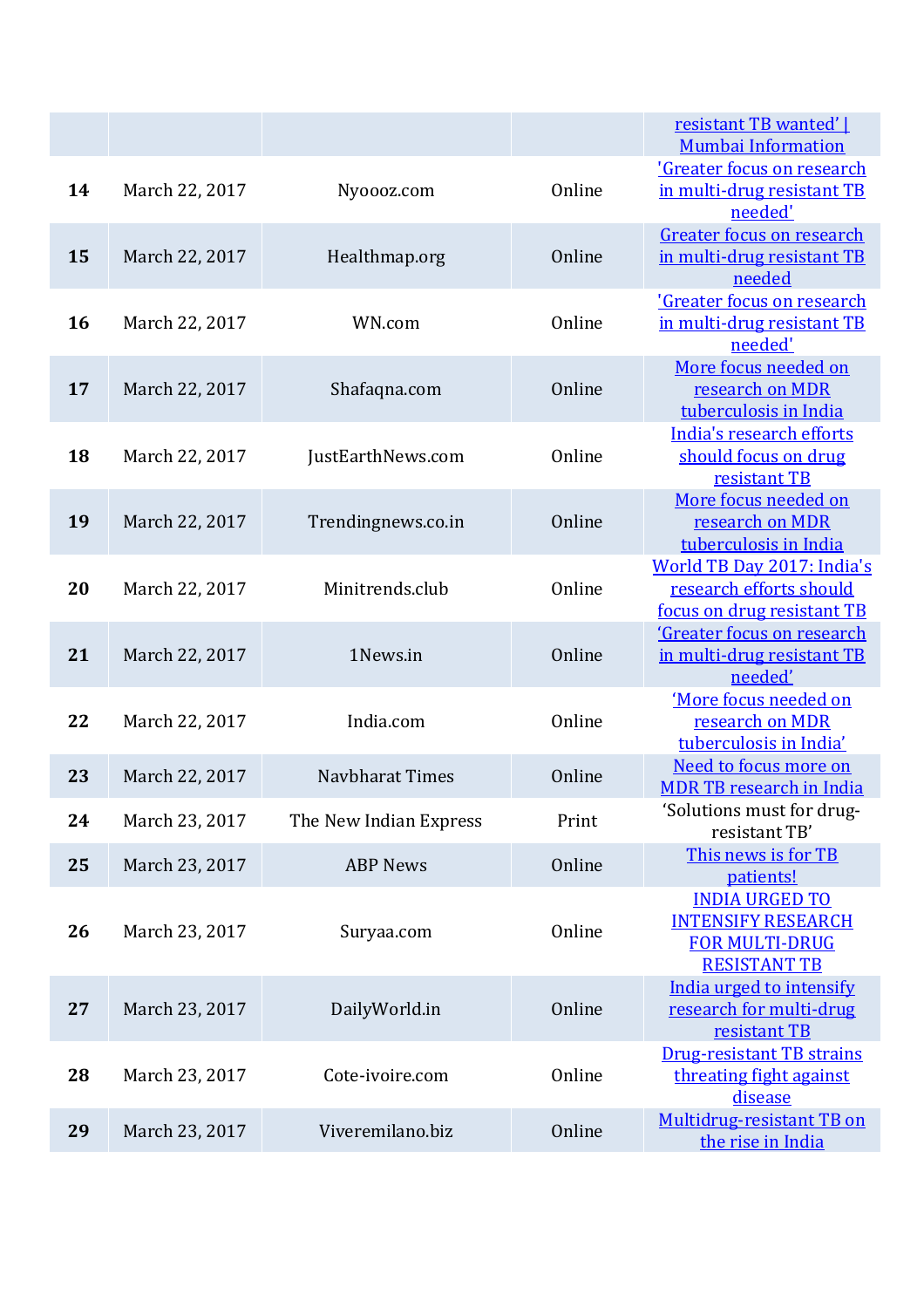| 30 | March 23, 2017 | <b>IANS</b>               | Online | India urged to intensify<br>research for multi-drug<br>resistant TB                                |
|----|----------------|---------------------------|--------|----------------------------------------------------------------------------------------------------|
| 31 | March 23, 2017 | The Economic Times        | Online | India urged to intensify<br>research for multi-drug<br>resistant TB                                |
| 32 | March 23, 2017 | <b>Sify News</b>          | Online | India urged to intensify<br>research for multi-drug<br>resistant TB                                |
| 33 | March 23, 2017 | Business-Standard.com     | Online | India urged to intensify<br>research for multi-drug<br>resistant TB                                |
| 34 | March 23, 2017 | NewsNow.in                | Online | India urged to intensify<br>research for multi-drug<br>resistant TB                                |
| 35 | March 23, 2017 | Daily Pioneer             | Online | <b>INDIA URGED TO</b><br><b>INTENSIFY RESEARCH</b><br><b>FOR MULTI-DRUG</b><br><b>RESISTANT TB</b> |
| 36 | March 23, 2017 | The Tribune               | Online | India urged to intensify<br>research for multi-drug<br>resistant TB                                |
| 37 | March 23, 2017 | MedIndia.net              | Online | Tuberculosis: India<br>Accounts for 24% of the<br><b>World's Tuberculosis Cases</b>                |
| 38 | March 23, 2017 | Rediff.com                | Online | Tuberculosis: India<br>Accounts for 24% of the<br><b>World's Tuberculosis Cases</b>                |
| 39 | March 23, 2017 | Newsliner.in              | Online | India urged to intensify<br>research for multi-drug<br>resistant TB                                |
| 40 | March 23, 2017 | Equilibrioinformativo.com | Online | <b>Decades of TB progress</b><br>threatened by drug-<br>resistant bacteria, warn<br>experts        |
| 41 | March 23, 2017 | Ibusinesslines.com        | Online | Multidrug-resistant TB on<br>the rise in India                                                     |
| 42 | March 23, 2017 | Shafaqna.com              | Online | India urged to intensify<br>research for multi-drug<br>resistant TB                                |
| 43 | March 23, 2017 | Ekosvoice.com             | Online | <b>Drug-resistant TB strains</b><br>threatening fight against<br>disease                           |
| 44 | March 23, 2017 | Gizpress.com              | Online | <b>Drug-resistant strains</b><br>threatening efforts to<br>eradicate TB, scientists say            |
| 45 | March 23, 2017 | The Week                  | Online | Ahead of World TB day,<br>India looks at diabetes<br>drug for cure                                 |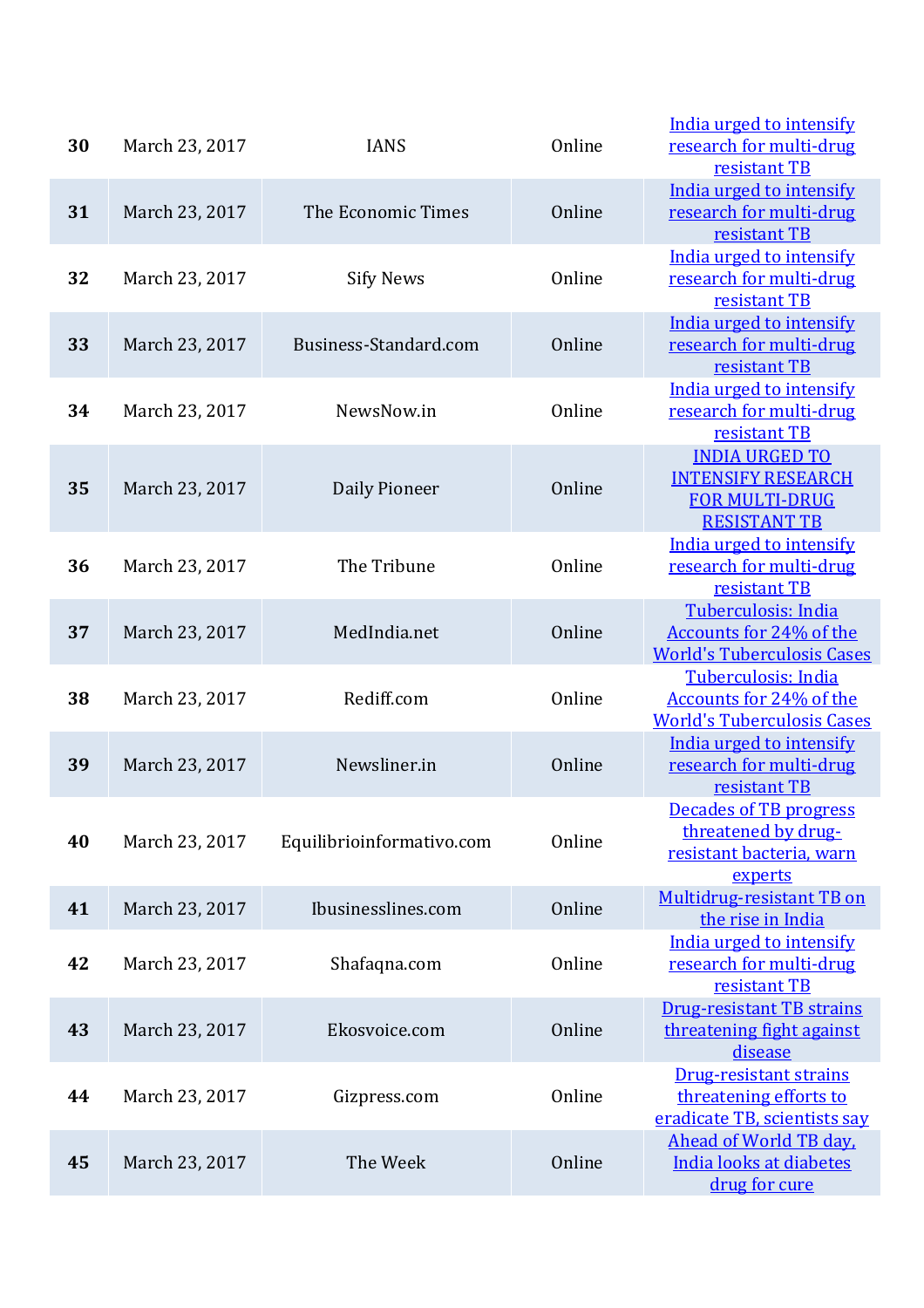| 46 | March 23, 2017 | NetIndia123.com          | Online              | India urged to intensify<br>research for multi-drug<br>resistant TB                                       |
|----|----------------|--------------------------|---------------------|-----------------------------------------------------------------------------------------------------------|
| 47 | March 23, 2017 | TheHawk.in               | Online              | <b>India Urged To Intensify</b><br><b>Research For Multi-Drug</b><br><b>Resistant TB</b>                  |
| 48 | March 24, 2017 | <b>BioVoice News</b>     | Online              | <b>World TB Day: India's</b><br>research efforts should<br>focus on drug resistant<br><b>Tuberculosis</b> |
| 49 | March 24, 2017 | Latribunadecanarias.com  | Online              | <b>Global rise of multidrug</b><br>resistant tuberculosis<br>threatens to derail decades<br>of progress   |
| 50 | March 24, 2017 | NewsBoss.in              | Online              | India urged to intensify<br>research for multi-drug<br>resistant TB                                       |
| 51 | March 24, 2017 | The Hans India           | Print and<br>online | Time to focus on drug<br>resistance                                                                       |
| 52 | March 24, 2017 | Telangana Today          | Print               | Plans to eradicate TB can<br>be met                                                                       |
| 53 | March 24, 2017 | The Indian Express       | Online              | <b>World Tuberculosis Day</b><br>2017: India still has 24 per<br>cent of world's TB cases                 |
| 54 | March 24, 2017 | The Statesman            | Online              | <b>World TB Day: India urges</b><br>to research for multi-drug<br>resistant TB                            |
| 55 | March 24, 2017 | Weblivenews.com          | Online              | <b>UNDER-NUTRITION</b><br><b>MAKES CHILDREN</b><br><b>SUSCEPTIBLE TO</b><br><b>TUBERCULOSIS</b>           |
| 56 | March 24, 2017 | LiveMint                 | Online              | TB Day: Drug resistance.<br>fund crunch threaten<br>India's 2025 elimination<br>goal                      |
| 57 | March 24, 2017 | Reporterstoday.com       | Online              | <b>World TB Day: 24 percent</b><br>of the world's TB patients<br>is from India                            |
| 58 | March 24, 2017 | WatnoPaarPunjabiNews.com | Online              | India urged to intensify<br>research for multi-drug<br>resistant TB                                       |
| 59 | March 24, 2017 | TheIndianNews24.com      | Online              | <b>World Tuberculosis Day</b><br>2017: India still has 24 per<br>cent of world's TB cases                 |
| 60 | March 24, 2017 | Peoplemagazines.net      | Online              | <b>World Tuberculosis Day</b><br>2017: India still has 24 per<br>cent of world's TB cases                 |